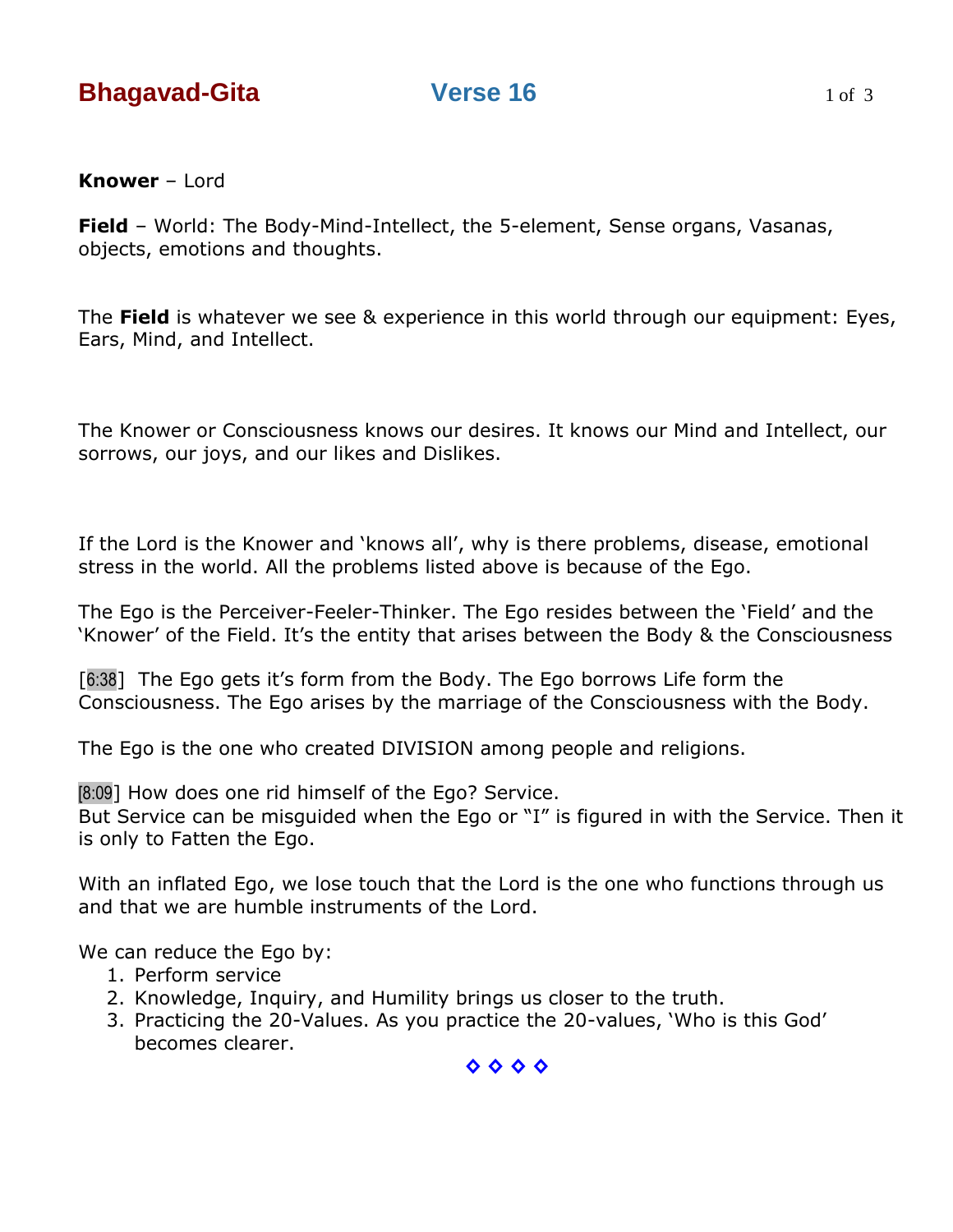[11:39] Who is this God? Where does He do? Where does he reside so that thru INQUIRY I may reach Him?

[Verse 16] God is Inside & Outside. He's moving and unmoving. He cannot be known. He is Far, Far away and yet he's Near . . .

[18:42] If God is everywhere, why don't we see Him? That One Consciousness is in all beings, plants, animate/ inanimate objects.

[18:56] 'Moving & yet Unmoving'.

We can Move Near or a far but God and Space cannot Move because they are everywhere; God and Space are already there, here and a far.

[21:09] Ehen you and I walk, we are walking in Consciousness; the Consciousness does not Move because the consciousness is already there. The Consciousness is subtler than space.

Consciousness extends beyond Space. I walk in Space; I also occupy certain space. There is space also inside me. The Space is not moving. I am. I am moving in Space.

God can not be Known. God is everywhere, but cannot be Seen, Heard, Tasted, Smelled, or Felt.

God is the Subtle; Subtler that the Subtlest:

| Earth        | Grossest Element.   |
|--------------|---------------------|
| Water        | Subtler than Earth  |
| <b>Fire</b>  | Subtler than Water  |
| Air          | Subtler than Fire   |
| <b>Space</b> | Subtler than Air    |
| God          | Subtler than Space. |

The subtler an element become, the more difficult it is to know.

The subtlest (God) is unknowable because:

- The Body cannot PERCEIVE it (see, hear, smell, etc.)
- The Mind cannot THINK about it.
- The Intellect cannot ANALYZE it.

None of the faculties are capable of knowing the Consciousness.

[26:06] The Body-Mind-Intellect are limited:

- 1. Body can only **KNOW** the Beings & Objects
- 2. Mind can only **FEEL** the Emotions
- 3. Intellect can only **THINK** the Thoughts